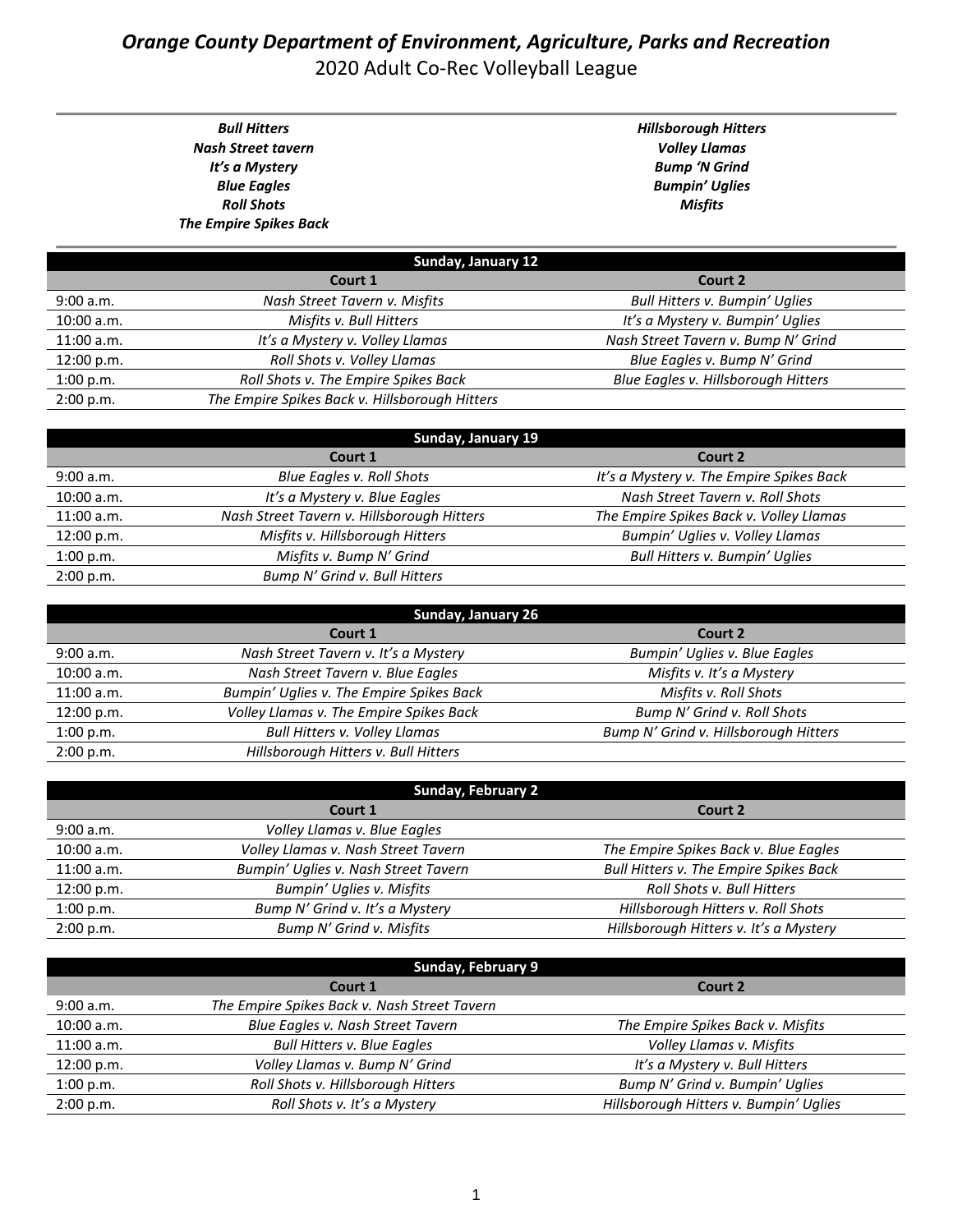## *Orange County Department of Environment, Agriculture, Parks and Recreation* 2020 Adult Co-Rec Volleyball League

| Sunday, February 16 |                                                |                                  |
|---------------------|------------------------------------------------|----------------------------------|
|                     | Court 1                                        | Court 2                          |
| 9:00 a.m.           | Hillsborough Hitters v. Volley Llamas          |                                  |
| $10:00$ a.m.        | Hillsborough Hitters v. The Empire Spikes Back | Volley Llamas v. Roll Shots      |
| $11:00$ a.m.        | The Empire Spikes Back v. Bump N' Grind        | Roll Shots v. Bumpin' Uglies     |
| 12:00 p.m.          | Bump N' Grind v. Blue Eagles                   | Bumpin' Uglies v. It's a Mystery |
| 1:00 p.m.           | Bull Hitters v. It's a Mystery                 | Misfits v. Nash Street Tavern    |
| 2:00 p.m.           | <b>Bull Hitters v. Nash Street Tavern</b>      | <b>Blue Eagles v. Misfits</b>    |

| <b>Sunday, February 23</b> |                                            |                                          |
|----------------------------|--------------------------------------------|------------------------------------------|
|                            | Court 1                                    | Court 2                                  |
| 9:00 a.m.                  | Bump N' Grind v. Nash Street Tavern        | Hillsborough Hitters v. Blue Eagles      |
| 10:00 a.m.                 | Hillsborough Hitters v. Nash Street Tavern | Roll Shots v. Blue Eagles                |
| 11:00 a.m.                 | The Empire Spikes Back v. Roll Shots       | Bump N' Grind v. Misfits                 |
| 12:00 p.m.                 | <b>Bull Hitters v. Misfits</b>             | The Empire Spikes Back v. It's a Mystery |
| 1:00 p.m.                  | Bumpin' Uglies v. Bull Hitters             | Volley Llamas v. It's a Mystery          |
| 2:00 p.m.                  | Volley Llamas v. Bumpin' Uglies            |                                          |

| Sunday, March 1 |                                          |                                      |
|-----------------|------------------------------------------|--------------------------------------|
|                 | Court 1                                  | Court 2                              |
| 9:00 a.m.       | Bull Hitters v. Bump N' Grind            | Hillsborough Hitters v. Misfits      |
| 10:00 a.m.      | Hillsborough Hitters v. Bump N' Grind    | Roll Shots v. Misfits                |
| $11:00$ a.m.    | Volley Llamas v. Bull Hitters            | Roll Shots v. Nash Street Tavern     |
| 12:00 p.m.      | Volley Llamas v. Bumpin' Uglies          | It's a Mystery v. Nash Street Tavern |
| 1:00 p.m.       | The Empire Spikes Back v. Bumpin' Uglies | Blue Eagles v. It's a Mystery        |
| 2:00 p.m.       | Blue Eagles v. The Empire Spikes Back    |                                      |

| Sunday, March 8 |                                         |                                        |
|-----------------|-----------------------------------------|----------------------------------------|
|                 | Court 1                                 | Court 2                                |
| 9:00 a.m.       | It's a Mystery v. Misfits               | Roll Shots v. Bump N' Grind            |
| 10:00 a.m.      | Nash Street Tavern v. Misfits           | It's a Mystery v. Bump N' Grind        |
| $11:00$ a.m.    | Nash Street Tavern v. Bumpin' Uglies    | Roll Shots v. Hillsborough Hitters     |
| 12:00 p.m.      | Blue Eagles v. Bumpin' Uglies           | Bull Hitters v. Hillsborough Hitters   |
| 1:00 p.m.       | Blue Eagles v. Volley Llamas            | The Empire Spikes Back v. Bull Hitters |
| 2:00 p.m.       | The Empire Spikes Back v. Volley Llamas |                                        |

| Sunday, March 15 |                                        |                                              |
|------------------|----------------------------------------|----------------------------------------------|
|                  | Court 1                                | Court 2                                      |
| 9:00 a.m.        | It's a Mystery v. Hillsborough Hitters | <b>Bull Hitters v. Roll Shots</b>            |
| 10:00 a.m.       | It's a Mystery v. Roll Shots           | Blue Eagles v. Bull Hitters                  |
| 11:00 a.m.       | Hillsborough Hitters v. Bump N' Grind  | Blue Eagles v. The Empire Spikes Back        |
| 12:00 p.m.       | Bumpin' Uglies v. Bump N' Grind        | Nash Street Tavern v. The Empire Spikes Back |
| 1:00 p.m.        | Misfits v. Bumpin' Uglies              | Nash Street Tavern v. Volley Llamas          |
| 2:00 p.m.        | Misfits v. Volley Llamas               |                                              |

| Sunday, March 22 |                                         |                                        |
|------------------|-----------------------------------------|----------------------------------------|
|                  | Court 1                                 | Court 2                                |
| 9:00 a.m.        | Volley Llamas v. Hillsborough Hitters   | Bumpin' Uglies v. Roll Shots           |
| $10:00$ a.m.     | It's a Mystery v. Roll Shots            | Bumpin' Uglies v. Hillsborough Hitters |
| 11:00 a.m.       | Bull Hitters v. It's a Mystery          | Bump N' Grind v. Volley Llamas         |
| 12:00 p.m.       | Bump N' Grind v. The Empire Spikes Back | Nash Street Tavern v. Bull Hitters     |
| 1:00 p.m.        | Misfits v. The Empire Spikes Back       | Nash Street Tavern v. Blue Eagles      |
| 2:00 p.m.        | Misfits v. Blue Eagles                  |                                        |